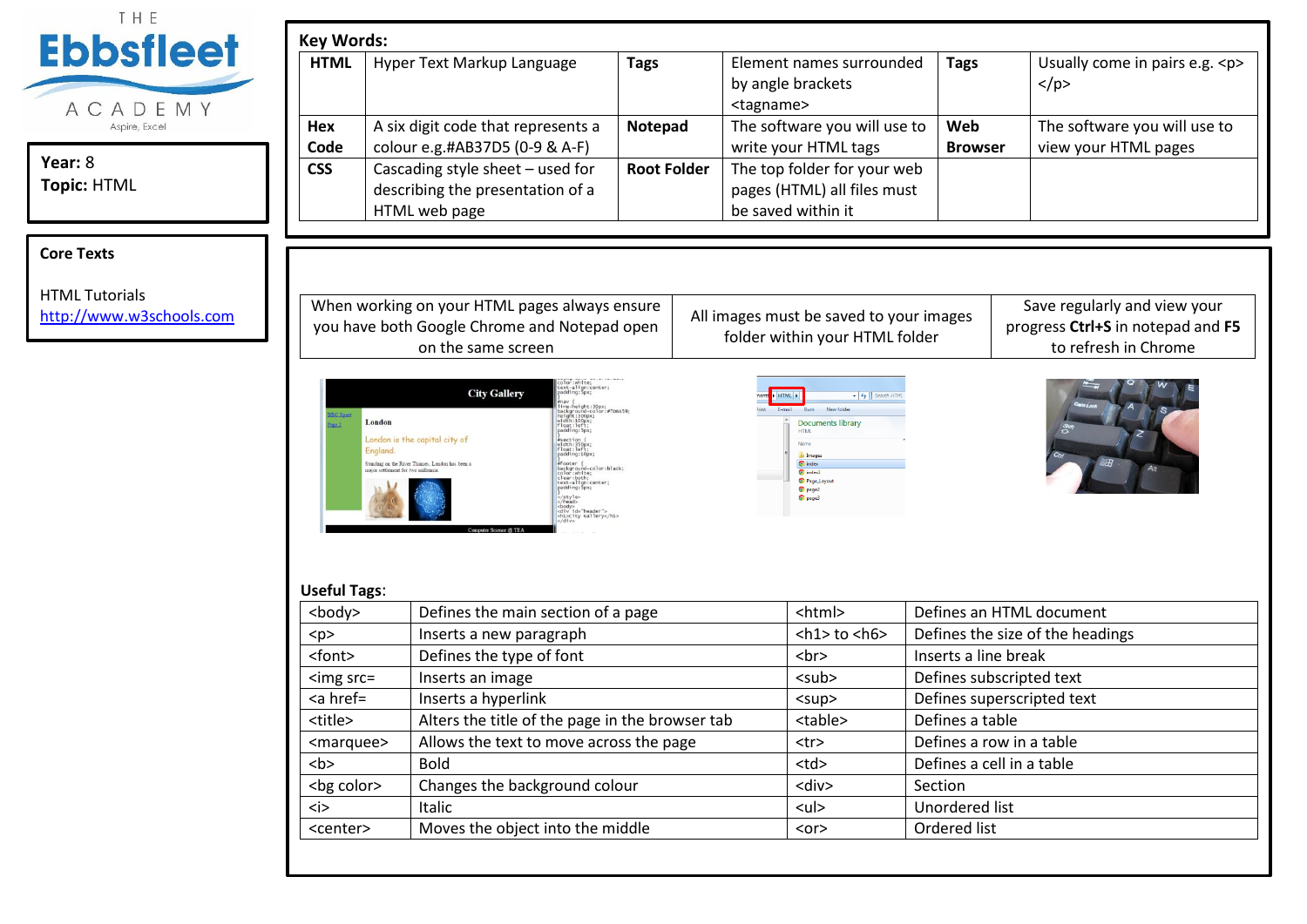

**Year:** 8 **Term:** 2a **Topic:** Flowol 4

[www.flowol.com](http://www.flowol.com/) Tutorial pack available as a download

| <b>Key Words:</b>        |                                                                                                                               |                                                                                   |                                                                                         |  |
|--------------------------|-------------------------------------------------------------------------------------------------------------------------------|-----------------------------------------------------------------------------------|-----------------------------------------------------------------------------------------|--|
| Algorithm                | A set of step by step<br>instructions designed to<br>solve a problem                                                          | Sequencing                                                                        | Creating a set of instructions<br>that complete a task in a<br>predetermined order      |  |
| <b>Flowchart</b>         | Sequence of instructions set<br>within symbols designed to<br>solve a problem                                                 | Loop                                                                              | Repetition of an event until<br>certain conditions are met                              |  |
| <b>Simulation</b>        | A model that produces an<br>output, either visual or<br>physical, as it runs                                                  | <b>Subroutine</b>                                                                 | A set of instructions defined to<br>perform a frequently used<br>operation in a program |  |
| <b>Variable</b>          | A named area of storage<br>that can hold different<br>values                                                                  |                                                                                   | <b>Start</b>                                                                            |  |
| Programming              | The process of writing<br>computer software                                                                                   | Input<br>'Which is the best subject?<br>NO<br>Does answer =<br><b>Output</b>      |                                                                                         |  |
| <b>Sensor</b>            | An object whose purpose is<br>to detect event or changes<br>in its environment, and then<br>provide a corresponding<br>output | 'Computer Science'?<br>'Try again!'<br><b>YES</b><br>Output<br>'Of course it is!' |                                                                                         |  |
| IF, THEN,<br><b>ELSE</b> | A decision in which a choice<br>is made                                                                                       |                                                                                   | <b>Stop</b>                                                                             |  |





## Mimics:

Each mimic is a scenario in which there are a series of inputs and outputs (see above). These can be programmed using flowcharts to model them working in a real life scenario